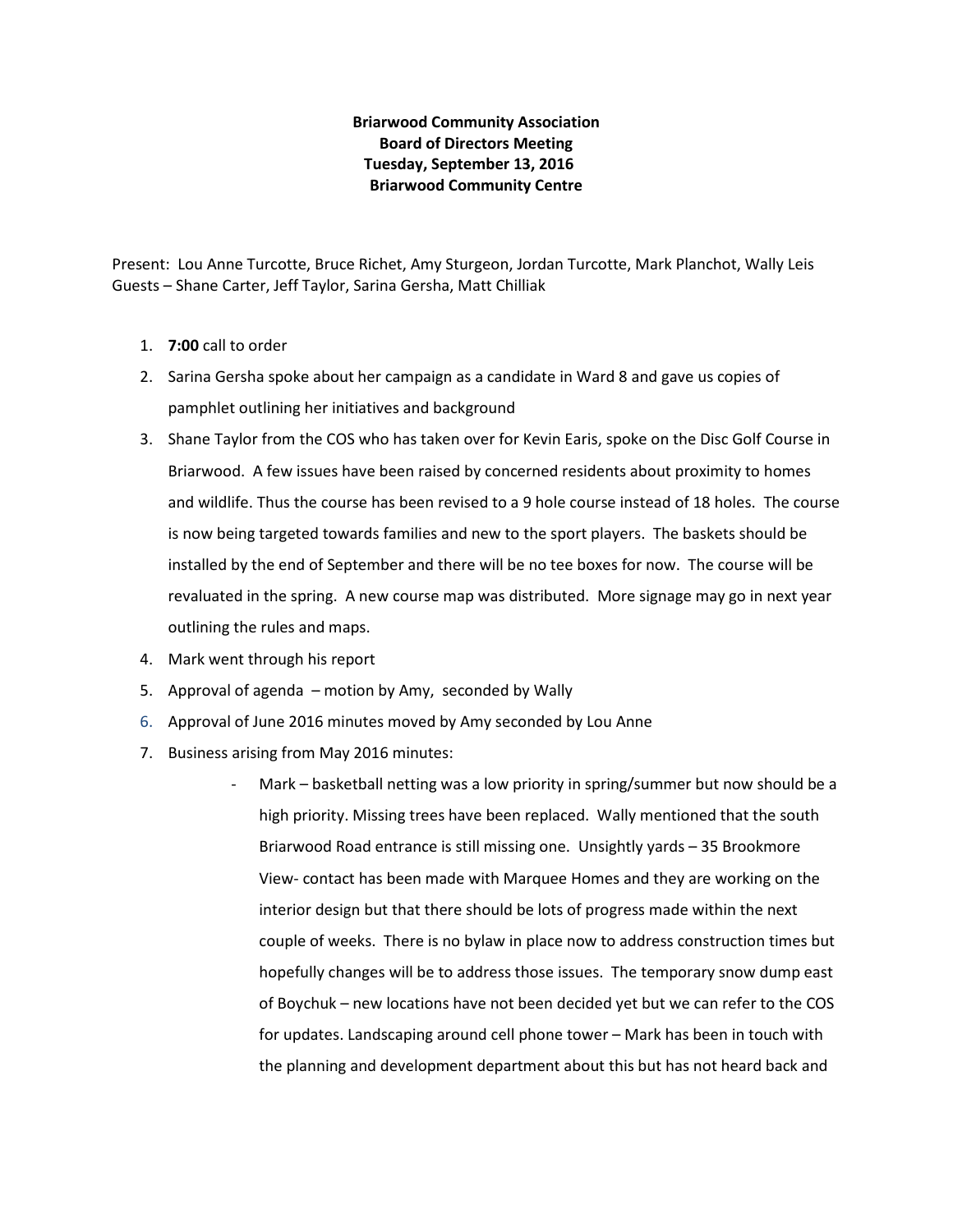will follow up. Criteria for crosswalks – contact has been made with someone in charge and follow up will be done.

- 8. Correspondence:
	- All Candidates Forum October  $12<sup>th</sup>$  Cliff Wright library 7:00pm for all Ward 8 candidates
	- Email came to Lou Anne about someone having issues registering online for a course. Amy will follow up with her.
- 9. Community Consultant Report (Mark) circulated earlier by email.
- 10. Directors Reports circulated earlier by email
- 11. Old Business
	- a. MOA with COS re: Community Centre on hold. All insurance needs are being looked at by the solicitor.
	- b. Shade for spray pad, playground
		- Trees have been installed and look good. We will get invoiced within the next couple of weeks.
	- c. BCA Family Day BBQ
		- Everything went well and well attended other than need more veggie burgers and volunteers at the kids bouncy areas for next year.
	- d. Volunteer recruiting (vacant positions)
		- Jeff Taylor appointed to the BCA Board as a member at large motion by Amy and seconded by Wally - jeff.taylor @usask.ca

## 12. New Business

- a. Key inventory results
	- Still not completed. Re-keying the building may be necessary. We have 3 sets of keys and the COS has 3 sets. Once the COS ones have been inventoried, then will swap them so the others can be inventoried as well.
- b. Sidewalk replacement
	- Some panels are a lot worse than the ones that were replaced. What are the criteria? Brookmore Crescent has a lot of bad spots. Mark will follow up.
- c. Sump Pump discharge issues
	- Has been going on for years and Bruce has brought this up before and nothing has been done. Safety is an issue. Mark will forward on to Roger from the COS.
- d. Infestation of rabbits in the neighborhood
	- Mark will check into
- e. Pickle Ball courts